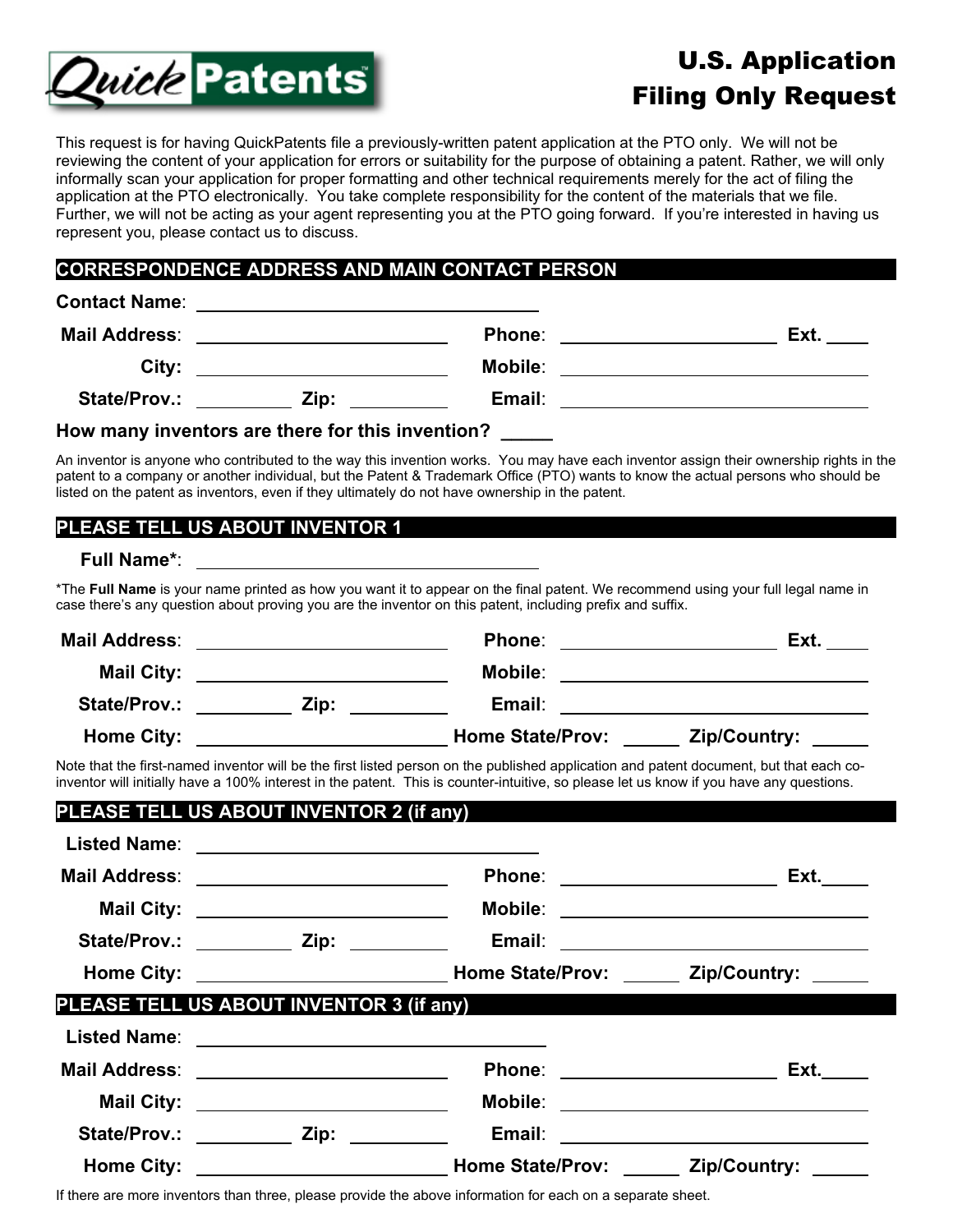# **Will the inventors be assigning this invention? No<sub>2</sub> Yes** (If yes, to whom?:

If this application is to be assigned (that is, the ownership transferred to a company or other third party), then we'll need to have each co-inventor sign an "assignment agreement" that conveys the ownership of the patent application to the company or third party. Such an assignment can be found at http://www.quickpatents.com/userfiles/file/PTOAssignment.pdf. Note there is a charge to have the assignment agreement recorded at the PTO, and the assignment must be notarized. The application can be assigned at any time during its life, so from our standpoint there is no hurry. But you'll want to check with your other advisers to see if there is any urgency to file an assignment (ie., tax reasons, liability, etc.). As we are not a law firm, we cannot help you with the wording of the assignment agreement, or advise you as to if you need to assign the application or not.

### **APPLICATION INFORMATION**

Quick Patents (QP) promises that all information provided by our clients will be treated as confidential material; i.e., no part of said information will be used for any purpose whatsoever outside of the intended purpose of conducting application services for the client. QP will neither use nor cause others to use, nor divulge to third parties un-affiliated with QP, all or any part of said information, in any way, without your express written approval. For a signed Non-Disclosure agreement, go to http://www.quickpatents.com/agreement before completing this form.

#### **Title of the Invention**:

The Title of your patent has nothing to do with your trademark, or what you call the product in the marketplace. Instead, the title of the patent has to be a boring, concise, and descriptive word or phrase. So "Weedmaster 5000" would not be a good title, but "Weeding Tool" would be, for example.

| Verify Type of Patent Application to File: Provisional () |         | Non-Provisional | Design $\bigcirc$ |
|-----------------------------------------------------------|---------|-----------------|-------------------|
|                                                           | Utility | <b>Utility</b>  |                   |

**If you filed a related patent, when? What was the application #?** 

**What date did you first publicly disclose the invention or offer it for sale?** 

Or  $\Box$  N/A (the invention is still a secret, other than those under a Non-Disclosure Agreement or otherwise sworn to secrecy)

Note that in order to obtain a patent in the United States, you cannot have publicly disclosed the product for more than one year prior to your filing date. We ask this question to ensure there is enough time to prepare your application before your one-year anniversary of your first public disclosure (ie., your first offer for sale, or public marketing effort, or trade show disclosure, public use, etc.). In many foreign countries, you will lose your foreign filing rights if you publicly disclose your idea before filing a patent application.

| <b>TYPE OF FILING</b>                                                                                              | <b>RUSH</b><br>1 DAY | Standard<br><b>2-4 DAYS</b> |
|--------------------------------------------------------------------------------------------------------------------|----------------------|-----------------------------|
| Filing Only of Previously-Prepared Application<br>(Does not include PTO filing fee  see PTO Fee information below) | $\odot$ \$449        | 3249                        |

## **PTO FILING FEE WORKSHEET**

## **Checklist (please check "yes" or "no" for each question):**

**1.**  $\bigcirc$  Yes  $\bigcirc$  No Do you or the assignee (the company or other party that owns or will own the patent application, if any) have 500 or more employees?

**2.**  $\bigcap$  Yes  $\bigcap$  No Has any inventor been named on 5 or more previously filed US design or non-provisional utility patent applications? (Provisional and foreign applications do not count.)

**3.**  $\bigcirc$  Yes  $\bigcirc$  No Did any inventor earn more than \$206,109<sup>\*</sup> in gross personal income last year? Yes  $\bigcap$ No Did the assignee of this patent application, if any, earn in excess of \$206,109<sup>\*</sup> in gross income last year? (\*see http://bit.ly/PTOmicro for last year's income threashold).

## **Check whichever category applies to you this year:**

**Large Entity** (if you answered "yes" to question 1 above, regardless of your other answers)

**Small Entity** (if you answered "no" to question 1 but "yes" to any of the questions 2 through 4)

**Micro Entity** (if you answered "no" to each of the above questions)

| <b>Current PTO Filing Fees - Check One</b> | <b>Micro Entity</b>                     | <b>Small Entity</b>                     | <b>Large Entity</b>                       |
|--------------------------------------------|-----------------------------------------|-----------------------------------------|-------------------------------------------|
| <b>Utility - Provisional:</b>              | $$75$ <sup><math>\bigcirc</math></sup>  | $$150\bigcirc$                          | \$300 <sup>o</sup>                        |
| Utility - Non-Provisional:                 | $$455$ <sup><math>\bigcirc</math></sup> | $$830\bigcirc$                          | \$1,500                                   |
| Design:                                    | $$255$ $\odot$                          | $$510$ <sup><math>\bigcirc</math></sup> | $$1,020$ <sup><math>\bigcirc</math></sup> |